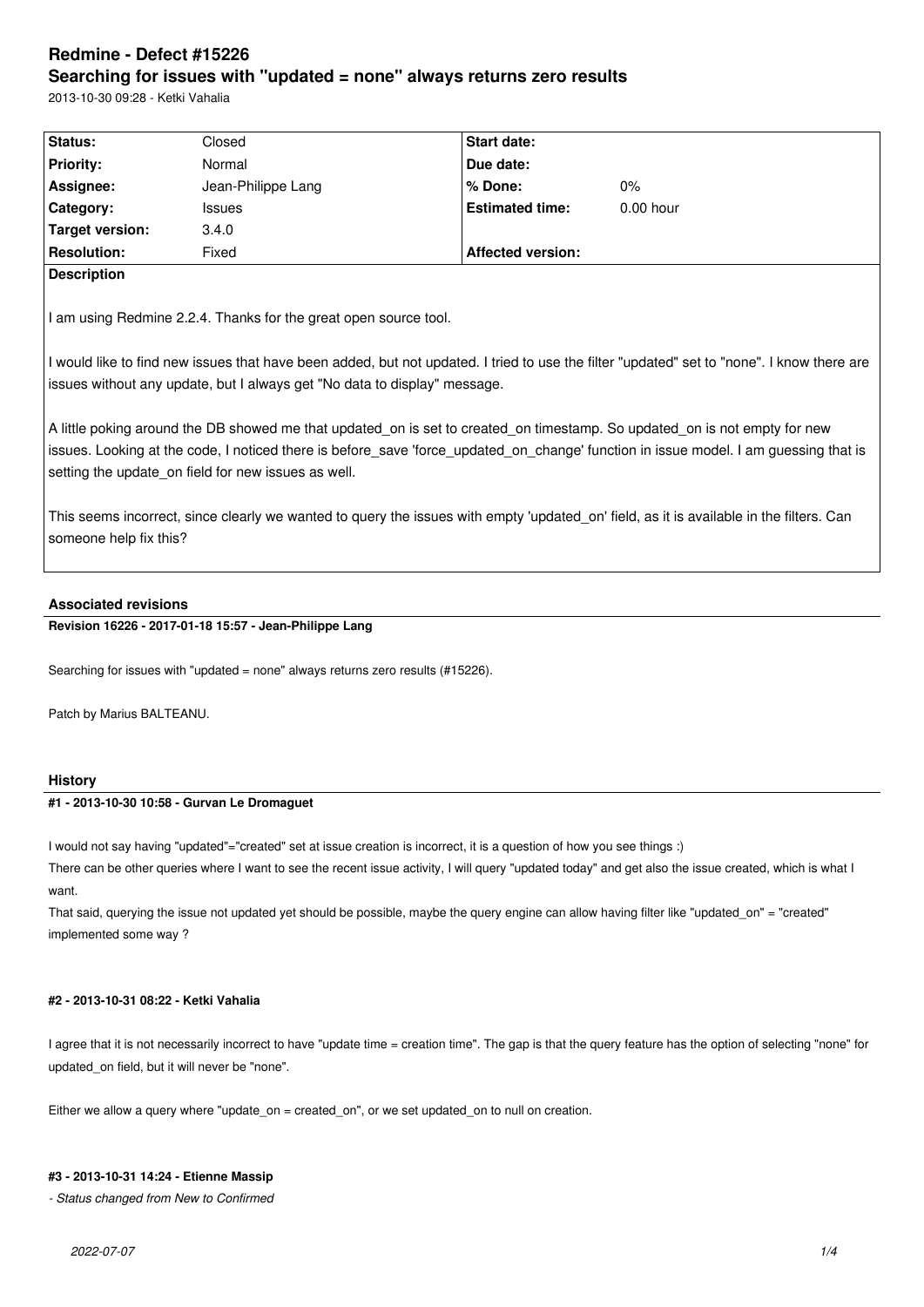*- Target version set to Candidate for next minor release*

### Ketki Vahalia wrote:

*I agree that it is not necessarily incorrect to have "update time = creation time". The gap is that the query feature has the option of selecting "none" for updated\_on field, but it will never be "none".*

That's a true defect, indeed.

*Either we allow a query where "update\_on = created\_on", or we set updated\_on to null on creation.*

Would be easier to handle the "none" case as "update\_on = created\_on" behind the scenes (or replace it with some "never" entry for vocabulary consistency with other filters).

# **#4 - 2013-11-05 06:17 - Ketki Vahalia**

I am new to Ruby and Rails (am an embedded systems engineer by training and experience). Can someone give me a pointer on where to look in the code. I can possibly fix this myself, if given some help. Thanks!

## **#5 - 2017-01-17 09:31 - Marius BALTEANU**

*- File fix\_updated\_on\_by\_none\_or\_any.patch added*

The attached patch fixes the behavior for none and any operators as following:

- none: returns all issues without updates (updated\_on = created\_on)
- any: returns all issues that have an update (updated\_on > created\_on)

### **#6 - 2017-01-17 09:34 - Marius BALTEANU**

*- File fix\_updated\_on\_by\_none\_or\_any\_v2.patch added*

Attached new version with a small fix (replaced in test the word **bigger** with **greater**).

# **#7 - 2017-01-17 10:24 - Go MAEDA**

*- File 15226-ui-inconsistency.png added*

Thanks Marius, the patch works fine. But I have found a UI issue.

Although the filter is set to "none", values are displayed in "Updated" column. I think that it is natural that nothing is displayed there if the filter is set to "none".

15226-ui-inconsistency.png

### **#8 - 2017-01-17 10:48 - Marius BALTEANU**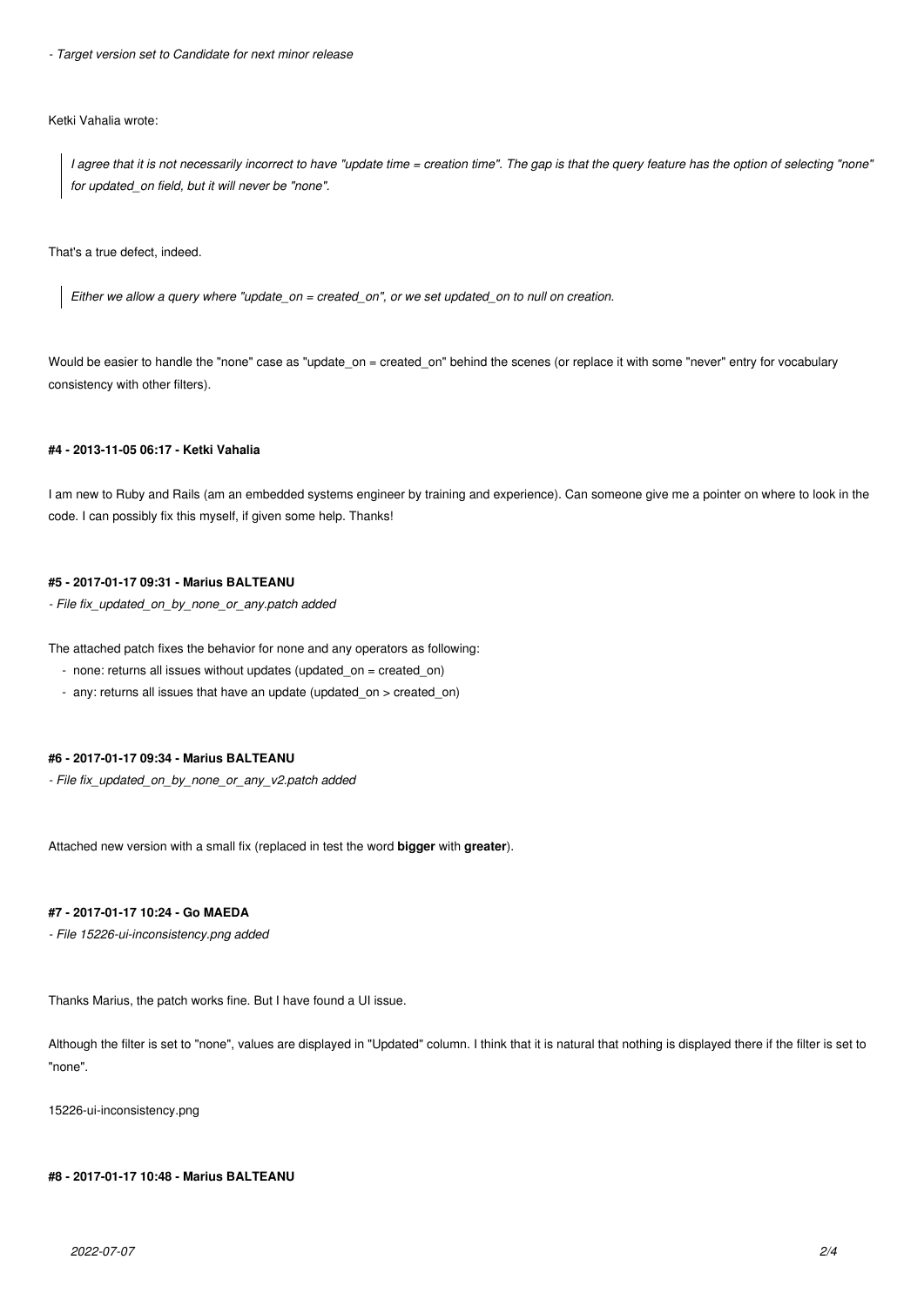*Although the filter is set to "none", values are displayed in "Updated" column. I think that it is natural that nothing is displayed there if the filter is set to "none".*

I think that we should discuss this UI issue in a separate issue because it is a general UI issue, not only when having the Updated none filter.

Do you consider natural to have values in the "Updated" column for every issue without updates even if this filter is not set?

### **#9 - 2017-01-17 10:55 - Go MAEDA**

Marius BALTEANU wrote:

*Do you consider natural to have values in the "Updated" column for every issue without updates even if this filter is not set?*

No, it is very strange. I can understand what you are saying. Currently, I have no idea to resolve this UI issue.

# **#10 - 2017-01-17 16:20 - Go MAEDA**

*- Target version changed from Candidate for next minor release to 3.4.0*

Although the patch has a small UI issue (#15226#note-7), I think it is a bigger problem that filter "updated = none" does not work. Setting target version to 3.4.0.

# **#11 - 2017-01-17 17:44 - Kush Suryavanshi**

Please correct me if I am wrong - It seems that Created = Updates for new issues is the design choice, hence current behaviour is expected. If we need to apply this patch, shouldn't we reconsider the original design decision? i.e. dont enter updated date when a new issue is added? I think the current solution may potentially confuse our users.(because it's been inconsistent with filters of other date fields)

### **#12 - 2017-01-17 18:31 - Marius BALTEANU**

Kush Suryavanshi wrote:

*Correct me if I am wrong - It seems that Created = Updates for new issues is the design choice, hence current behaviour is expected. If we need to apply this patch, shouldn't we reconsider the original design decision? i.e. dont enter updated date when a new issue is added?*

Yes, it seems a design choice, but from my checks it has more implications.

In my opinion, we can solve the UI issue by hiding the update date for issues without updates (created = updated), but I prefer to wait for Jean-Philippe Lang feedback before creating the patch.

#### **#13 - 2017-01-18 16:00 - Jean-Philippe Lang**

*- Status changed from Confirmed to Closed*

*- Assignee set to Jean-Philippe Lang*